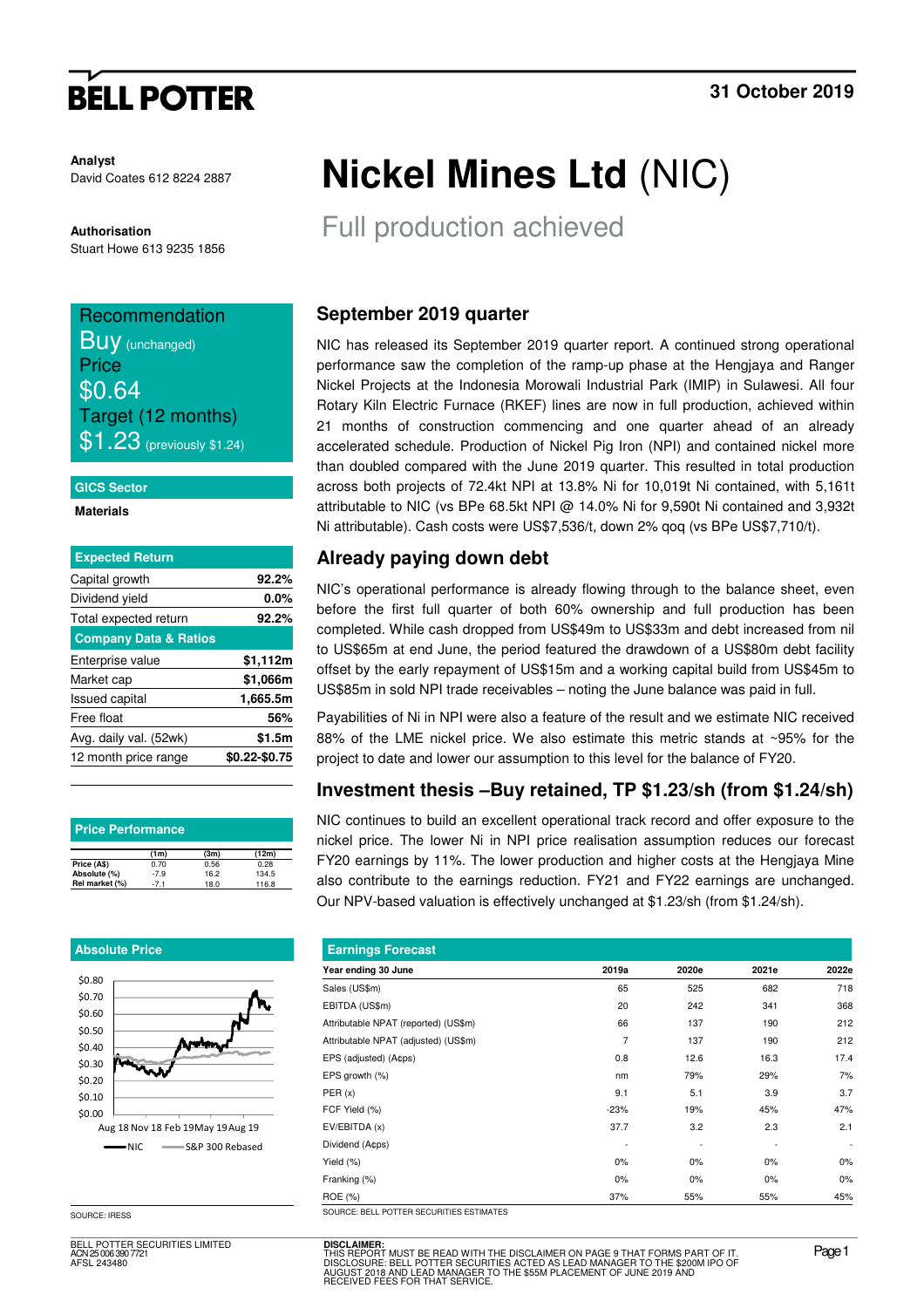# **September 2019 quarter report**

### **Strong operational track record continues**

NIC has released its September 2019 quarter report. A continued strong operational performance saw the completion of the ramp-up phase at the Hengjaya and Ranger Nickel Projects at the Indonesia Morowali Industrial Park (IMIP) in Sulawesi. All four Rotary Kiln Electric Furnace (RKEF) lines are now in full production, within 21 months of construction commencing and one quarter ahead of an already accelerated schedule. Production of NPI and contained nickel more than doubled compared with the June 2019 quarter.

NPI production from the Hengjaya project (NIC 60%) was 39,570t at 13.6% Ni for 5,379t Ni contained. Cash-Costs were US\$7,523/t. NPI production from the Ranger project (NIC 60%, increased from 17% effective 15 August 2019) was 32,823t at 14.1% Ni for 4,640t Ni contained. Cash-Costs were US\$7,552/t. This resulted in total production of 72.4kt NPI at 13.8% Ni for 10,019t Ni contained across both projects, with 5,161t attributable to NIC. Consolidated cash costs were US\$7,536/t, down 2% qoq (vs BPe US\$7,710/t).

Overall, production has continued to increase, NPI grades have been maintained and cash costs are coming in lower than our steady-state assumptions. This resulted in an impressive financial performance. While cash dropped from US\$49m to US\$33m and debt increased from nil to US\$65m at end June, the period featured:

- The drawdown of US\$80m debt facility from Shanghai Decent (SDI, NIC's operating partner at the IMIP) to partially fund the acquisition of an additional 43% interest in the Ranger Project, for US\$121.4m;
- The early repayment of US\$15m of this facility, leaving a balance of US\$65m; and
- A working capital build in Trade Receivables (largely NPI sold to SDI on 60-day terms) to US\$85m from US\$45m at end June. Note that the June balance has subsequently been paid in full.

Meanwhile, production and sales from the Hengjaya Mine (NIC 80%) improved materially compared to the rain-affected June quarter. Ore sales increased 141% to 231kt and beat our 200kt forecast. Operating costs are still high, at US\$25/t, though this was offset by a higher ore sales price. The mine sold 231.5kt of laterite nickel ore at 1.84% Ni for 4,259 contained Ni tonnes.

| <b>Table 1 - NIC Quarterly production summary</b>                            |                         |                         |                         |                         |                          |                   |                      |
|------------------------------------------------------------------------------|-------------------------|-------------------------|-------------------------|-------------------------|--------------------------|-------------------|----------------------|
|                                                                              | <b>Dec-18</b><br>Actual | <b>Mar-19</b><br>Actual | <b>Jun-19</b><br>Actual | <b>Sep-19</b><br>Actual | <b>Sep-19</b><br>BP est. | Variance<br>qoq % | Variance<br>vs BPe % |
| Hengjaya Mine                                                                |                         |                         |                         |                         |                          |                   |                      |
| Ore sales (t)                                                                | 139,707                 | 142,918                 | 96,023                  | 231,487                 | 200,000                  | 141%              | 16%                  |
| grade (% Ni)                                                                 | 2.02%                   | 1.92%                   | 1.84%                   | 1.84%                   | 1.80%                    | 0.0%              | 2.2%                 |
| Contained nickel (t Ni)                                                      | 1,778                   | 1,729                   | 1,113                   | 4,259                   | 3,600                    | 283%              | 18%                  |
| Mine OPEX (US\$/t)                                                           | \$25.55                 | \$26.02                 | \$44.11                 | \$24.85                 | \$19.28                  | $-44%$            | 29%                  |
| Avg price received (US\$/t)                                                  | \$31.78                 | \$27.51                 | \$23.42                 | \$27.72                 | \$25.61                  | 18%               | 8%                   |
|                                                                              |                         |                         |                         |                         |                          |                   |                      |
| <b>RKEF NPI production</b>                                                   |                         |                         |                         |                         |                          |                   |                      |
| NPI production (t)                                                           | $\mathbf 0$             | 8,372                   | 33,734                  | 72,393                  | 68,500                   | 115%              | 6%                   |
| NPI grade (% Ni)                                                             | 0.0%                    | 13.0%                   | 13.9%                   | 13.8%                   | 14.0%                    | $-1%$             | $-1%$                |
| Contained nickel (t)                                                         | $\mathbf 0$             | 1,090                   | 4,698                   | 10,020                  | 9,590                    | 113%              | 4%                   |
| Costs                                                                        |                         |                         |                         |                         |                          |                   |                      |
| Cash costs (US\$/t Ni)                                                       | \$0                     | \$7,648                 | \$7,725                 | \$7,536                 | \$7,710                  | $-2%$             | -2%                  |
| AIC (US\$/t Ni)<br>COUDCE, COMBANN DATA AND BELL BOTTER CECURITIES FSTIMATES | \$0                     | \$8,246                 | \$8,198                 | \$7,656                 | \$7,835                  | $-7%$             | $-2%$                |

Key production metrics are summarised below:

SOURCE: COMPANY DATA AND BELL POTTER SECURITIES ESTIMATES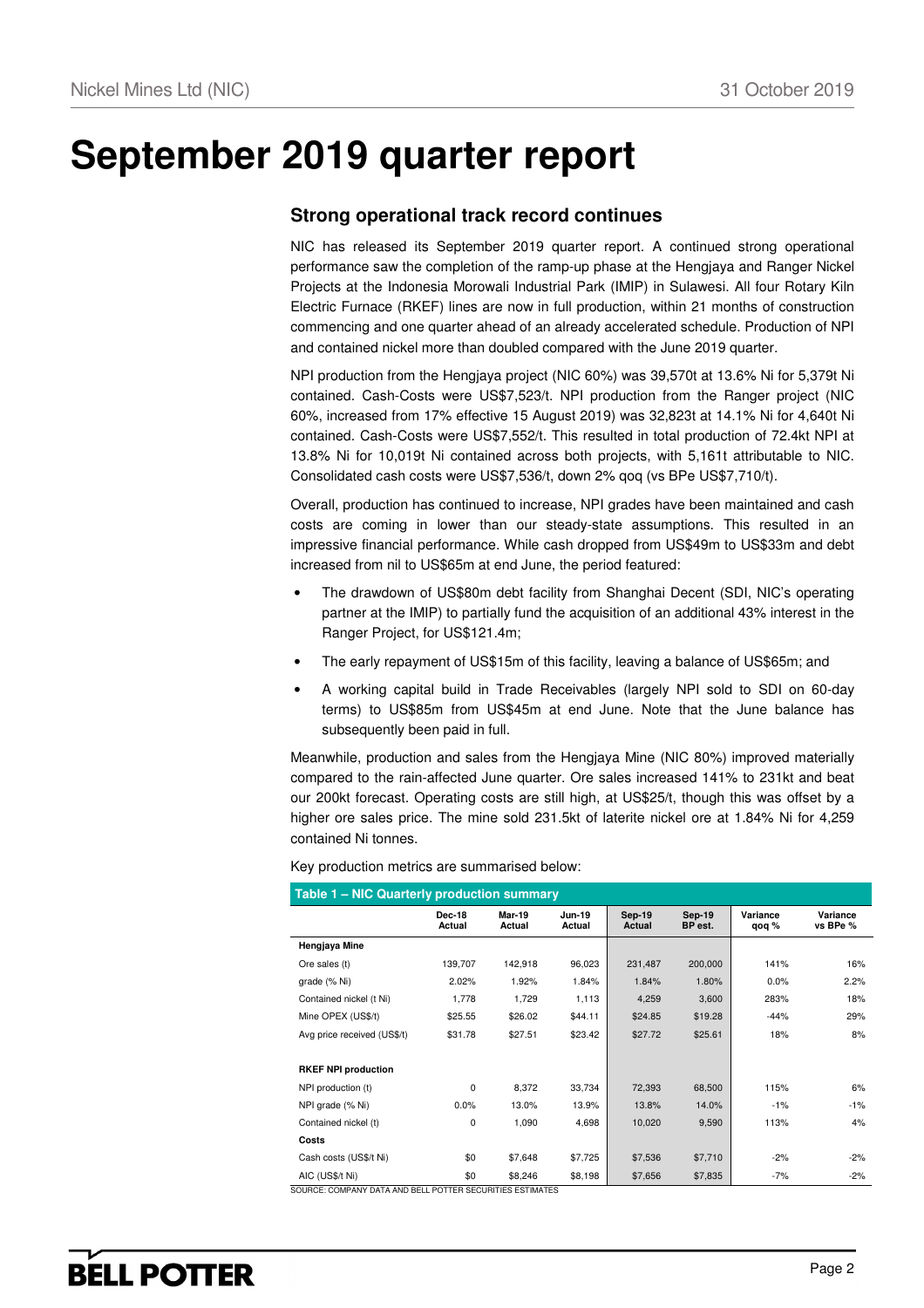The combined production from the Hengjaya and Ranger Nickel Projects continues to exceed our forecasts, as show in the chart below:



SOURCE: COMPANY DATA AND BELL POTTER SECURITIES ESTIMATES

#### **Payabilities and realised nickel price – we estimate US\$13,630/t (88% payability)**

Included in the NIC quarterly was commentary relating to an NPI pricing disconnect following the sharp increase in the LME nickel price during the quarter. NIC reported that NPI prices, which are set monthly, have lagged this spike and that prices received have dropped, resulting in lower payabilities.

We estimate a price received by NIC of ~US\$13,630/t Ni in NPI. This is based on reported sales of US\$117.2m during the quarter and Ni in NPI sales of 8,600t. We derive the sales tonnage by subtracting unsold inventories from quarterly production of 10,020t Ni in NPI.

We estimate unsold NPI tonnage by taking the US\$10.7m of NPI inventories (which are reported at cost) and dividing this amount by the quarterly cash cost of US\$7,536/t.

As with other markets for mined ores, we expect to see short term pricing variability when markets are volatile. There is an inherent liquidity lag in extracting the metal value from the raw material. As such, we view this variability as within normal ranges, particularly during the ramp-up phase.

We also have estimated an approximate payability of Ni in NPI for the project to date of 95%, based on our September quarter estimate and sales to date.

#### **Changes to our forecasts**

Beyond updating our forecasts for the September 2019 quarterly report, we have made the following changes to our modelled assumptions:

- Adjusted our FY20 production assumption to reflect the reported attributable production during the September quarter. NIC lifted its ownership level from 17% to 60%, effective August 15, 2019;
- Marginally lowered our forecast cash costs to reflect actual performance;
- Lowered our Ni in NPI price realisation assumption for FY20 to 95%, reflecting the average realisation received to date. This results in lower revenues and earnings for FY20;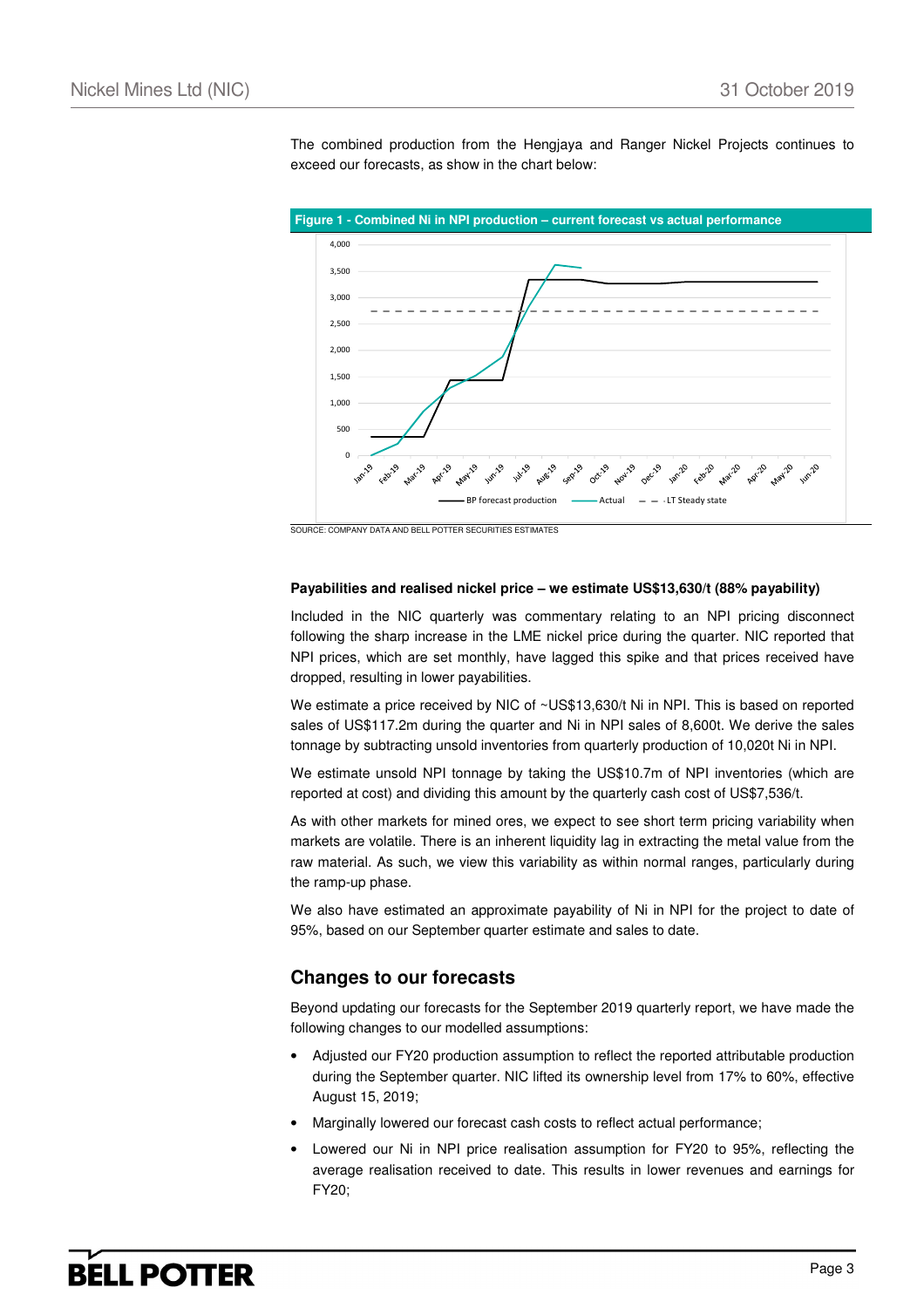- Despite the better-than-forecast production performance we have, at this stage, left our NPI production forecasts unchanged;
- Pushed back our assumed divestment schedule for the Hengjaya Mine we had assumed NIC's ownership dropping to 70% during the September quarter; and
- Pushed back our production ramp-up forecasts for the Hengjaya Mine and extended our CAPEX profile further into FY20 for an increase in overall costs.

| The net impact of these changes are summarised in the table below: |  |
|--------------------------------------------------------------------|--|
|--------------------------------------------------------------------|--|

| <b>Table 2 - Changes to our FY forecasts</b> |               |               |               |               |               |               |               |               |               |
|----------------------------------------------|---------------|---------------|---------------|---------------|---------------|---------------|---------------|---------------|---------------|
|                                              | Previous      |               |               | <b>New</b>    |               |               | Change        |               |               |
| Year end 30 June                             | <b>Jun-20</b> | <b>Jun-21</b> | <b>Jun-22</b> | <b>Jun-20</b> | <b>Jun-21</b> | <b>Jun-22</b> | <b>Jun-20</b> | <b>Jun-21</b> | <b>Jun-22</b> |
| Prices & currency                            |               |               |               |               |               |               |               |               |               |
| Nickel price (US\$/lb)                       | 6.80          | 7.45          | 7.85          | 7.14          | 7.45          | 7.85          | 5%            | $0\%$         | 0%            |
| Nickel price (US\$/t)                        | 14,991        | 16,424        | 17,306        | 15,735        | 16,424        | 17,306        | 5%            | 0%            | 0%            |
| <b>US\$/A\$</b>                              | 0.70          | 0.72          | 0.73          | 0.68          | 0.70          | 0.73          | $-3%$         | $-3%$         | 0%            |
| <b>Production &amp; costs</b>                |               |               |               |               |               |               |               |               |               |
| Ore mined (t)                                | 1,170,000     | 1,560,000     | 1,560,000     | 1,171,487     | 1,560,000     | 1,560,000     | 0%            | 0%            | 0%            |
| Nickel in ore (t)                            | 21,060        | 28,080        | 28,080        | 21,179        | 28,080        | 28,080        | 1%            | 0%            | 0%            |
| Nickel in ore (t, attributable)              | 14,742        | 17,690        | 15,725        | 15,251        | 17,690        | 15,725        | 3%            | 0%            | 0%            |
| RKEF NPI production (t)                      | 290,808       | 304,615       | 304,615       | 294,701       | 304,615       | 304,615       | 1%            | 0%            | 0%            |
| Contained nickel (t)                         | 39,190        | 39,600        | 39,600        | 39,620        | 39,600        | 39,600        | 1%            | 0%            | 0%            |
| Contained nickel (t, attributable)           | 23,514        | 23,760        | 23,760        | 21,868        | 23,760        | 23,760        | $-7%$         | $0\%$         | 0%            |
| Cash costs (US\$/t Ni)                       | 7,731         | 7,873         | 8,070         | 7,662         | 7,873         | 8,070         | $-1%$         | $0\%$         | 0%            |
| AIC (US\$/t Ni)                              | 7,855         | 7,998         | 8,198         | 7,784         | 7,998         | 8,198         | $-1%$         | 0%            | 0%            |
| Earnings & valuation                         |               |               |               |               |               |               |               |               |               |
| Revenue (attributable, US\$m)                | 368           | 411           | 429           | 338           | 411           | 429           | $-8%$         | 0%            | 0%            |
| EBITDA (attributable, US\$m)                 | 170           | 204           | 219           | 152           | 204           | 219           | $-11%$        | $0\%$         | 0%            |
| NPAT (reported, attributable, US\$m)         | 154           | 191           | 212           | 137           | 190           | 212           | $-11%$        | $0\%$         | 0%            |
| EPS (reported) (Acps)                        | 14            | 16            | 17            | 13            | 16            | 17            | $-9%$         | 3%            | 0%            |
| PER(x)                                       | 4.6           | 4.0           | 3.7           | 5.1           | 3.9           | 3.7           | 0.4           | (0.1)         | 0.0           |
| EPS growth (%)                               | 95%           | 15%           | 10%           | 79%           | 29%           | 7%            | $-17%$        | 14%           | $-3%$         |
| DPS (Acps)                                   |               | $\sim$        |               |               | ٠.            |               | na            | na            | na            |
| Yield                                        | 0%            | 0%            | 0%            | 0%            | 0%            | 0%            | 0%            | 0%            | 0%            |
| NPV (A\$/sh)                                 | 1.24          | 1.43          | 1.56          | 1.23          | 1.42          | 1.55          | 0%            | $-1%$         | $-1%$         |
| Price Target (A\$/sh)                        | 1.24          |               |               | 1.23          |               |               | $-1%$         |               |               |

SOURCE: COMPANY DATA AND BELL POTTER SECURITIES ESTIMATES

The lower Ni in NPI price realisation assumption reduces our forecast FY20 earnings by 11%. FY21 and FY22 earnings estimates are unchanged. The lower production and higher costs at the Hengjaya Mine also contribute to the earnings reduction. Our NPV-based valuation is effectively unchanged at \$1.23/sh (from \$1.24/sh). With upside of 92.2% from the last closing price, we retain our Buy recommendation.

Despite the recent share price appreciation, NIC continues to trade on a relatively low FY20 P/E of just 5.1x – in our view good value for what is in many respects a high growth industrial story.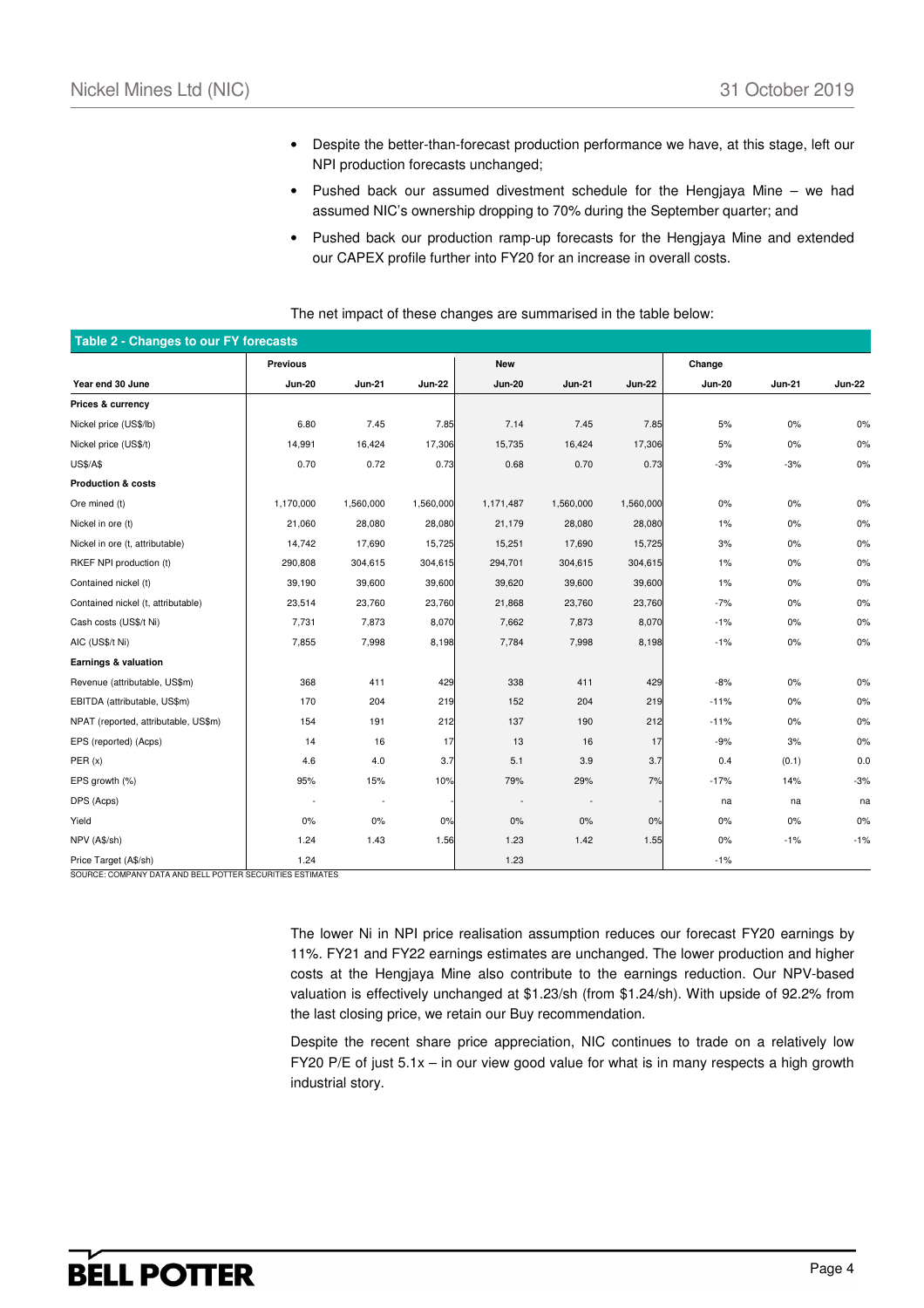## **Upcoming catalysts**

Upcoming catalysts for NIC include:

- Ongoing production updates from the Hengjaya and Ranger Nickel RKEF lines. Both projects have now achieved full production above nameplate and ongoing updates will reinforce the sustainability of these production levels;
- Updates on Ni in NPI pricing, following the reporting of lower than expected sales in the September 2019 quarter;
- Updates on the ownership levels of the 80%-owned Hengjaya Mine, which is subject to Indonesia's compulsory divestment laws;
- The release of NIC's December 2019 quarterly production and cost report, expected in late January 2020;
- Progress on the potential mining and sale of limonite ore from the Hengjaya Mine to the proposed High Pressure Acid Leach (HPAL) project at the IMIP; and
- Indications on the timing of the acquisition of a further 20% interest (to lift ownership to 80%) in the Hengjaya and Ranger projects.

### **NIC vs the ASX Metals and Mining Index**

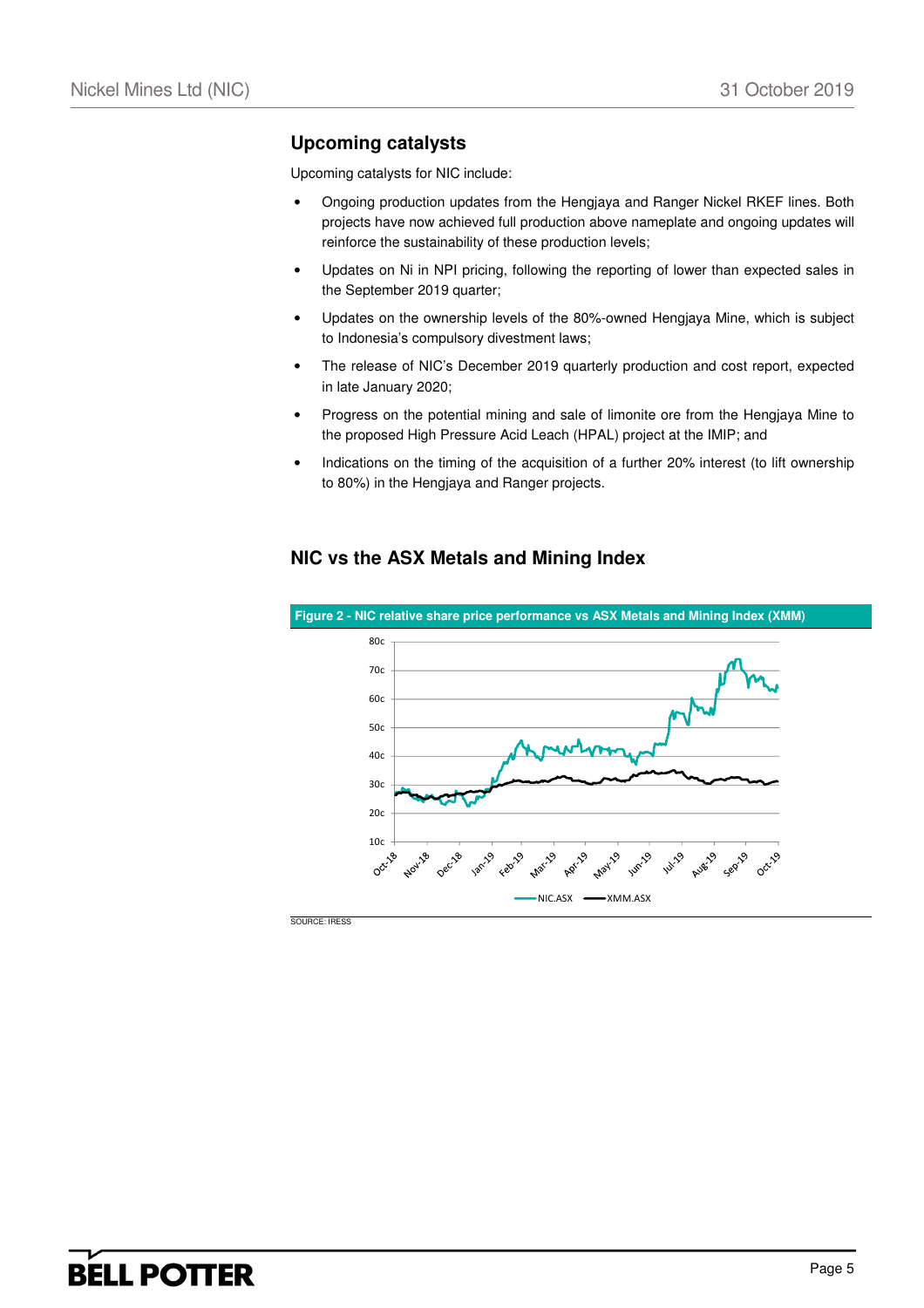# **Nickel Mines Limited (NIC)**

## **Company description: high grade, steady state producer**

Nickel Mines Limited ('Nickel Mines' or 'NIC') is a newly listed ASX company, formed in 2007. Its operations are focused in Central Sulawesi, Indonesia, where it holds a 60% interest two Rotary Kiln Electric Furnace (RKEF) lines (the Hengjaya lines) and a 17% interest in a further two RKEF lines (the Ranger lines) with Shanghai Decent Investments (SDI) a subsidiary of Tsingshan Group, the world's largest stainless steel producer. The RKEF lines are located in an existing, fully integrated stainless steel production facility, the Indonesian Morowali Industrial Park (IMIP), in Central Sulawesi, Indonesia. First production from the Hengjaya Lines was achieved on 31 January 2019 and these exceeded their nameplate production run-rate of 16ktpa nickel in NPI (100% basis) during the June quarter 2019. The Ranger Lines commenced production during the June quarter 2019.

NIC also holds an 80% interest in Hengjaya Mine ('HM'), a high-grade, long-life nickel laterite deposit, also in Central Sulawesi in close proximity to the IMIP. The balance of the asset is owned by NIC's local Indonesian partner. The HM produces Direct Shipping Ore (DSO), the bulk of which is sold into the IMIP facility for the production of Nickel Pig Iron (NPI), a key input into stainless steel production.

### **Investment thesis –Buy retained, TP \$1.23/sh (from \$1.24/sh)**

NIC continues to build an excellent operational track record and offer exposure to the nickel price. The lower Ni in NPI price realisation assumption reduces our forecast FY20 earnings by 11%. The lower production and higher costs at the Hengjaya Mine also contribute to the earnings reduction. FY21 and FY22 earnings are unchanged. Our NPVbased valuation is effectively unchanged at \$1.23/sh (from \$1.24/sh).

## **Valuation: \$1.23/sh**

Our 12-month forward NIC valuation incorporates DCF models of its attributable interests in the Hengiaya laterite nickel ore mine (HM), a 60% interest in the two Hengiaya Nickel RKEF lines and a 60% interest in the two Ranger Nickel RKEF lines.

We have constructed a discounted cash flow (DCF) model for NIC's attributable interest in these RKEF lines that are in production at Tsingshan's IMIP facility and a DCF calculation for NIC's current 80% interest (declining to 49% from FY2023) in the Hengjaya laterite nickel ore mine.

We also include a notional value for exploration and development projects, an estimate of corporate overhead costs and NIC's last reported net debt position. Our valuation is calculated on a fully diluted basis. Following the latest update, our valuation stands at \$1.23/sh.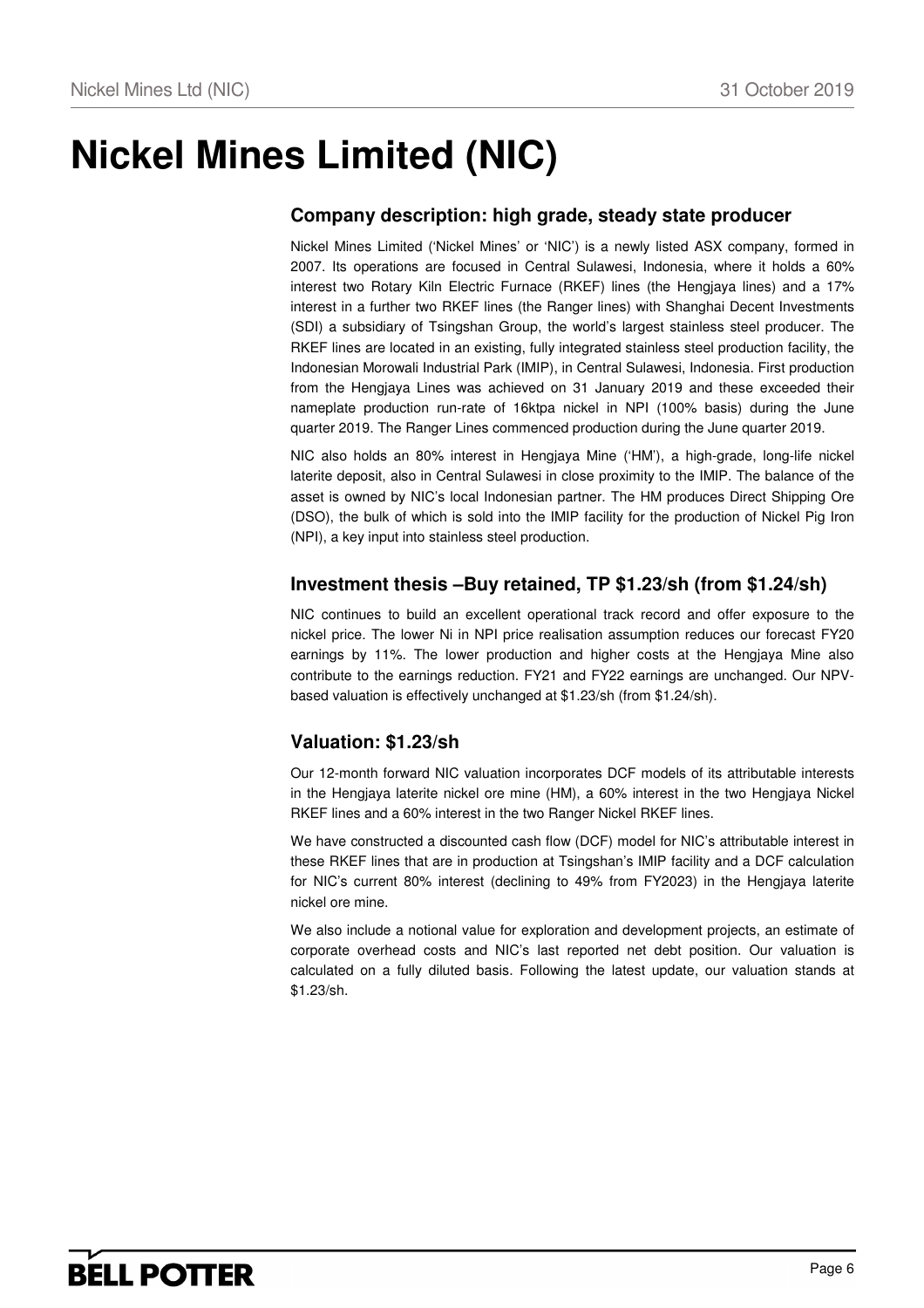#### **Risks**

Key risks to our investment case include (but are not limited to):

- **Funding and capital management risks:** Funding and capital management risks can include access to debt and equity finance, maintaining covenants on debt finance, managing dividend payments and managing debt repayments. Exploration and development companies with no sales revenues are reliant on access to equity markets and debt financing to fund the advancement and development of their projects.
- **Operating and development risks:** Mining companies' assets are subject to risks associated with their operation and development. Risks for each company can be heightened depending on method of operation (e.g. underground versus open pit mining) or whether it is a single mine company. Development of mining assets may be subject to receiving permits, approvals timelines or weather events, causing delays to commissioning and commercial production.
- **Operating and capital cost fluctuations:** The cost and availability of exploration, development and mining inputs can fluctuate widely and cause significant differences between planned and actual operating and capital costs. Key operating costs are linked to energy and labour costs as well as access to, and availability of, technical skills, operating equipment and consumables.
- **Commodity price and exchange rate fluctuations:** The future earnings and valuations of exploration, development and producing Resources companies are subject to fluctuations in underlying commodity prices and foreign currency exchange rates.
- **Resource growth and mine life extensions:** The viability of future operations and the earnings forecasts and valuations reliant upon them may depend upon resource and reserve growth to extend mine lives, which is in turn dependent upon exploration success, of which there are no guarantees.
- **Regulatory changes risks:** Changes to the regulation of infrastructure and taxation (among other things) can impact the earnings and valuation of mining companies. NIC's assets are located in Sulawesi, Indonesia, which has in the past implemented regulatory changes related to mining project ownership, fiscal terms and mineral export requirements.
- **Sovereign risks:** Mining companies' assets are subject to the sovereign risks of the jurisdiction within which they are operating. NIC's assets are in Indonesia, a G20 country with one of the largest economies in SE Asia. Its sovereign debt is rated investment grade by the major ratings agencies.
- **Corporate/M&A risks:** Risks associated with M&A activity including differences between the entity's and the market's perception of value associated with completed transactions. NIC is the junior partner co-investing in production assets with a large, privately owned Chinese company. The strength and cohesiveness of this relationship over the long term has the potential to both add and reduce value to the partnership. One of the key mitigating factors in this respect has been the investment of a combined US\$50m by SDI and Wanlu Investments (US\$26m and US\$24m respectively) into NIC equity.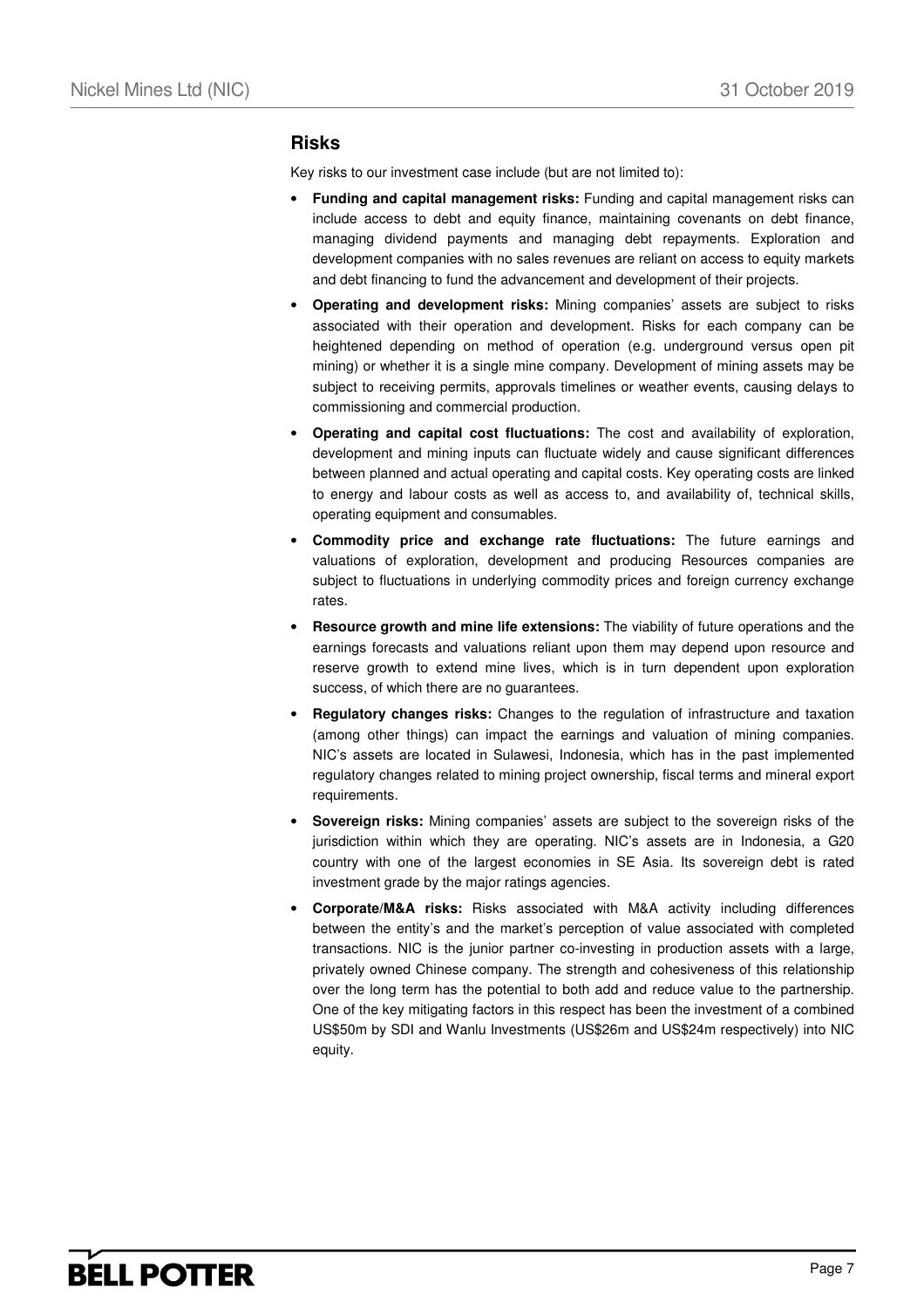## **Nickel Mines Ltd** as at 31 October 2019

## Nickel Mines Ltd (Nickel Mines Ltd (Nickel Mines Ltd (Nickel Mines Ltd (Nickel Mines Ltd Control) \$1.23 Recommendation Buy Price \$0.64

#### **Table 3 - Financial summary**

| <b>PROFIT AND LOSS</b>                                     |              |                          |         |                          |         |         | <b>FINANCIAL RATIOS</b>                                            |               |                          |           |           |            |            |
|------------------------------------------------------------|--------------|--------------------------|---------|--------------------------|---------|---------|--------------------------------------------------------------------|---------------|--------------------------|-----------|-----------|------------|------------|
| Year ending 30 June                                        | Unit         | 2018a                    | 2019a   | 2020e                    | 2021e   | 2022e   | Year ending 30 June                                                | Unit          | 2018a                    | 2019a     | 2020e     | 2021e      | 2022e      |
| Revenue                                                    | US\$m        | 13.6                     | 64.9    | 524.9                    | 682.1   | 717.6   | <b>VALUATION</b>                                                   |               |                          |           |           |            |            |
| Expense                                                    | US\$m        | (15.1)                   | (44.5)  | (283.4)                  | (341.5) | (350.0) | Attributable NPAT                                                  | US\$m         | (3.3)                    | 65.5      | 136.9     | 190.0      | 211.9      |
| <b>EBITDA</b>                                              | <b>US\$m</b> | (1.6)                    | 20.4    | 241.5                    | 340.6   | 367.6   | <b>Attributable NPAT</b>                                           | A\$m          | (4.4)                    | 93.6      | 201.3     | 271.5      | 290.2      |
| Depreciation                                               | US\$m        | (0.1)                    | (6.8)   | (15.1)                   | (18.0)  | (18.0)  | <b>Reported EPS</b>                                                | Ac/sh         | (0.9)                    | 7.1       | 12.6      | 16.3       | 17.4       |
| EBIT                                                       | US\$m        | (1.6)                    | 13.6    | 226.4                    | 322.6   | 349.6   | <b>Adjusted EPS</b>                                                | Ac/sh         | (0.9)                    | 0.8       | 12.6      | 16.3       | 17.4       |
| Net interest expense                                       | US\$m        | (0.7)                    | (0.0)   | (3.9)                    | (1.0)   | 5.5     | EPS growth                                                         | $\%$          | nm                       | nm        | 79%       | 29%        | 7%         |
| Unrealised gains (Impairments)                             | US\$m        | $\overline{\phantom{a}}$ | 58.3    | ÷                        |         |         | PER                                                                | x             | nm                       | 9.1x      | 5.1x      | 3.9x       | 3.7x       |
| Other                                                      | US\$m        | $\overline{\phantom{a}}$ | ٠.      | $\overline{\phantom{a}}$ |         |         | <b>DPS</b>                                                         | Ac/sh         | $\overline{\phantom{a}}$ |           | ٠         |            |            |
| PBT                                                        | <b>US\$m</b> | (2.3)                    | 71.9    | 222.5                    | 321.6   | 355.1   | Franking                                                           | $\%$          | 0%                       | 0%        | 0%        | 0%         | 0%         |
| Tax expense                                                | US\$m        | (0.7)                    | (0.1)   | (2.0)                    | (3.6)   | (3.7)   | Yield                                                              | $\frac{9}{6}$ | 0%                       | 0%        | 0%        | 0%         | 0%         |
| Consolidated profit (loss) for the year                    | US\$m        | (2.9)                    | 71.8    | 220.5                    | 318.0   | 351.4   | FCF/share                                                          | Ac/sh         | (16.9)                   | (14.7)    | 12.1      | 28.6       | 30.0       |
| Non-Controlling Interest                                   | US\$m        | 0.4                      | 6.3     | 83.6                     | 128.0   | 139.5   | FCF yield                                                          | $\%$          | $-26%$                   | $-23%$    | 19%       | 45%        | 47%        |
| Attributable NPAT (reported)                               | <b>US\$m</b> | (3.3)                    | 65.5    | 136.9                    | 190.0   | 211.9   | P/FCFPS                                                            | x             | $-3.8x$                  | $-4.3x$   | 5.3x      | 2.2x       | 2.1x       |
| NPAT (underlying)                                          | US\$m        | (3.3)                    | 7.2     | 136.9                    | 190.0   | 211.9   | EV/EBITDA                                                          | x             | $-495.0x$                | 37.7x     | 3.2x      | 2.3x       | 2.1x       |
|                                                            |              |                          |         |                          |         |         | EBITDA margin                                                      | $\%$          | nm                       | 31%       | 46%       | 50%        | 51%        |
| <b>CASH FLOW</b>                                           |              |                          |         |                          |         |         | EBIT margin                                                        | $\%$          | nm                       | 21%       | 43%       | 47%        | 49%        |
| Year ending 30 June                                        | Unit         | 2018a                    | 2019a   | 2020e                    | 2021e   | 2022e   | Return on assets                                                   | $\%$          | $-5%$                    | 23%       | 33%       | 35%        | 32%        |
| <b>OPERATING CASHFLOW</b>                                  |              |                          |         |                          |         |         | Return on equity                                                   | $\%$          | $-8%$                    | 37%       | 55%       | 55%        | 45%        |
| Receipts                                                   | US\$m        | 13.5                     | 33.4    | 516.1                    | 666.4   | 714.1   | <b>LIQUIDITY &amp; LEVERAGE</b>                                    |               |                          |           |           |            |            |
| Payments                                                   | US\$m        | (21.5)                   | (28.4)  | (254.8)                  | (327.0) | (347.9) | Net debt (cash)                                                    | \$m           |                          |           | (134)     | (343)      | (573)      |
| Tax                                                        | US\$m        |                          | (1.2)   | 0.1                      | (2.0)   | (3.6)   | ND / E                                                             | $\frac{9}{6}$ | 0%                       | 0%        | $-27%$    | $-51%$     | $-64%$     |
| Net interest                                               | US\$m        | 0.1                      | 0.2     | (3.9)                    | (1.0)   | 5.5     | $ND / (ND + E)$                                                    | $\frac{9}{6}$ | 0%                       | 0%        | $-38%$    | $-102%$    | $-181%$    |
| Other                                                      | US\$m        | (0.3)                    | ÷,      | (0.4)                    |         |         | EBITDA / Interest                                                  | x             | $-2.4x$                  | 569.2x    | 62.3x     | 336.4x     | nm         |
| Operating cash flow                                        | US\$m        | (8.2)                    | 4.1     | 257.1                    | 336.4   | 368.1   |                                                                    |               |                          |           |           |            |            |
| <b>INVESTING CASHFLOW</b><br>Property, plant and equipment | US\$m        | (0.7)                    | (19.5)  | (125.3)                  | (2.9)   | (2.9)   | <b>ATTRIBUTABLE DATA - NICKEL MINES LTD</b><br>Year ending 30 June | Unit          | 2018a                    | 2019a     | 2020e     | 2021e      | 2022e      |
| Mine development                                           | US\$m        |                          |         |                          |         |         | Revenues                                                           | US\$m         | 10.8                     | 52.0      | 338.1     | 410.6      | 428.7      |
| Exploration & evaluation                                   | US\$m        |                          |         | (0.4)                    | (0.4)   | (0.4)   | EBITDA                                                             | US\$m         | (1.2)                    | 13.5      | 152.1     | 204.2      | 219.2      |
| Other                                                      | US\$m        | (50.0)                   | (121.1) |                          |         |         | <b>NPAT</b>                                                        | US\$m         | (3.3)                    | 65.5      | 136.9     | 190.0      | 211.9      |
| Investing cash flow                                        | US\$m        | (50.7)                   | (140.6) | (125.7)                  | (3.3)   | (3.3)   | Net distributable cash flow                                        | US\$m         | 0.0                      | 44.4      | 152.0     | 173.7      | 188.0      |
| Free Cash Flow                                             | US\$m        | (58.9)                   | (136.5) | 131.4                    | 333.1   | 364.8   | EV/EBITDA                                                          | x             | nm                       | 58.9      | 5.0       | 3.8        | 3.7        |
| <b>FINANCING CASHFLOW</b>                                  |              |                          |         |                          |         |         | PER<br>P/FCF                                                       | x<br>x        | nm<br>nm                 | 9.1<br>nm | 5.1<br>nm | 3.9<br>4.3 | 3.7<br>4.1 |
| Share issues/(buy-backs)                                   | US\$m        | 73.9                     | 183.6   | 39.3                     |         |         |                                                                    |               |                          |           |           |            |            |
| Debt proceeds                                              | US\$m        |                          | ÷       | 80.0                     |         |         | ORE RESERVE AND MINERAL RESOURCE                                   |               |                          |           |           |            |            |
| Debt repayments                                            | US\$m        | (13.2)                   | (2.0)   |                          | (16.0)  | (21.3)  | Hengjaya Nickel Mine (HM)                                          |               |                          |           | Mdmt      | % Ni       | t Ni       |
| Distributions to non-controlling interests                 | US\$m        |                          | 15.0    | (81.9)                   | (124.0) | (134.6) | <b>Mineral Resources</b>                                           |               |                          |           |           |            |            |
| Dividends                                                  | US\$m        |                          |         |                          |         |         | Measured                                                           |               |                          |           | 0.700     | 1.80%      | 12,600     |
| Other                                                      | US\$m        | (1.8)                    | (10.8)  |                          |         |         | Indicated                                                          |               |                          |           | 15.000    | 1.90%      | 285,000    |
| <b>Financing cash flow</b>                                 | <b>US\$m</b> | 59.0                     | 185.8   | 37.5                     | (140.0) | (156.0) | Inferred                                                           |               |                          |           | 22.000    | 1.80%      | 396,000    |
| Change in cash                                             | <b>US\$m</b> | 0.0                      | 49.3    | 168.9                    | 193.0   | 208.9   | Total                                                              |               |                          |           | 38.000    | 1.80%      | 678,000    |
|                                                            |              |                          |         |                          |         |         |                                                                    |               |                          |           |           |            |            |

| <b>BALANCE SHEET</b>               |              |        |        |        |         |         | <b>ASSUMPTIONS - Prices</b>                 |           |                          |          |           |           |          |
|------------------------------------|--------------|--------|--------|--------|---------|---------|---------------------------------------------|-----------|--------------------------|----------|-----------|-----------|----------|
| Year ending 30 June                | Unit         | 2018a  | 2019a  | 2020e  | 2021e   | 2022e   | Year ending 30 June avg                     | Unit      | 2018a                    | 2019a    | 2020e     | 2021e     | 2022e    |
| <b>ASSETS</b>                      |              |        |        |        |         |         |                                             |           |                          |          |           |           |          |
| Cash & short term investments      | US\$m        | 0.8    | 49.0   | 217.9  | 411.0   | 619.8   | Nickel                                      | US\$/lb   | \$5.65                   | \$5.60   | \$7.14    | \$7.45    | \$7.85   |
| Accounts receivable                | US\$m        | 0.4    | 43.7   | 52.5   | 68.2    | 71.8    | Nickel                                      | US\$/t    | \$12,456                 | \$12,343 | \$15,735  | \$16,424  | \$17,306 |
| Property, plant & equipment        | US\$m        | 76.6   | 340.1  | 450.6  | 435.8   | 421.1   | Currency                                    |           |                          |          |           |           |          |
| Mine development expenditure       | US\$m        |        |        |        |         |         | AUD:USD                                     |           | 0.78                     | 0.72     | 0.68      | 0.70      | 0.73     |
| Exploration & evaluation           | US\$m        |        |        | 0.1    | 0.1     | 0.1     |                                             |           |                          |          |           |           |          |
| Other                              | US\$m        | 1.6    | 99.2   | 99.2   | 99.2    | 99.2    | <b>ASSUMPTIONS - Production &amp; costs</b> |           |                          |          |           |           |          |
| <b>Total assets</b>                | US\$m        | 79.4   | 531.9  | 820.2  | 1,014.3 | 1,212.0 | Year ending 30 June                         | Unit      | 2018a                    | 2019a    | 2020e     | 2021e     | 2022e    |
| <b>LIABILITIES</b>                 |              |        |        |        |         |         | Hengjaya Mine                               |           |                          |          |           |           |          |
| Accounts payable                   | US\$m        | 2.9    | 42.2   | 70.8   | 85.4    | 87.5    | Ore mined                                   | wmt       | 391,362                  | 484.268  | 1.171.487 | 1.560.000 | .560,000 |
| Income tax payable                 | US\$m        | 0.7    | 0.3    | 2.0    | 3.6     | 3.7     | Ore grade                                   | % Ni      | 2.1%                     | 2.0%     | 1.8%      | 1.8%      | 1.8%     |
| Borrowings                         | US\$m        |        | 4.2    | 84.2   | 68.2    | 46.8    | Nickel in ore                               | t Ni      | 8,062                    | 5,977    | 21,179    | 28,080    | 28,080   |
| Other                              | US\$m        | 0.8    | 30.4   | 30.4   | 30.4    | 30.4    | Nickel in ore (attributable)                | t Ni      | 6,450                    | 4,782    | 15,251    | 17,690    | 15,725   |
| <b>Total liabilities</b>           | US\$m        | 4.3    | 77.2   | 187.4  | 187.5   | 168.5   | <b>RKEF (IMIP)</b>                          |           |                          |          |           |           |          |
| <b>SHAREHOLDER'S EQUITY</b>        |              |        |        |        |         |         | NPI production                              |           | ٠                        | 42,106   | 294.701   | 304,615   | 304,615  |
| Share capital                      | US\$m        | 103.1  | 275.9  | 315.3  | 315.3   | 315.3   | Contained nickel                            | t Ni      | $\overline{\phantom{a}}$ | 5,788    | 39,620    | 39,600    | 39,600   |
| Reserves                           | US\$m        | (0.6)  | (0.6)  | (0.6)  | (0.6)   | (0.6)   | Contained nickel (attributable)             | t Ni      | $\overline{\phantom{0}}$ | 3,339    | 21,868    | 23,760    | 23,760   |
| Retained earnings                  | US\$m        | (29.3) | 36.3   | 173.2  | 363.2   | 575.0   | Costs                                       |           |                          |          |           |           |          |
| <b>Total equity to NIC holders</b> | <b>US\$m</b> | 73.2   | 311.6  | 487.8  | 677.8   | 889.7   | Cash costs                                  | US\$/t Ni | $\overline{\phantom{a}}$ | \$7,710  | \$7,662   | \$7,873   | \$8,070  |
| Non-controlling interest           | US\$m        | 1.9    | 143.2  | 145.0  | 148.9   | 153.8   | All-in-Costs (AIC)                          | US\$/t Ni | $\overline{\phantom{a}}$ | \$8,125  | \$7,784   | \$7,998   | \$8,198  |
| <b>Total equity</b>                | US\$m        | 75.1   | 454.8  | 632.8  | 826.7   | 1,043.5 |                                             |           |                          |          |           |           |          |
| Weighted average shares            | m            | 461.8  | .324.4 | .595.5 | 1,665.5 | .665.5  | <b>VALUATION</b>                            |           |                          |          |           |           |          |

| --------------------- |
|-----------------------|
|                       |
|                       |
|                       |
|                       |
|                       |
|                       |

|                                     |        |                                          |         | Total shares diluted (m)   |              |        |              |        |            | 1,665.5 |
|-------------------------------------|--------|------------------------------------------|---------|----------------------------|--------------|--------|--------------|--------|------------|---------|
| Shares on issue                     |        | 1,385.1<br>Valuation                     |         |                            | Now          |        | $+12$ months |        | $+24$ mths |         |
| Total shares on issue               | m      | (add 280.3m escrow and placement shares) | 1.665.5 | Sum-of-the-parts           | <b>A</b> \$m | A\$/sh | A\$m         | A\$/sh | A\$m       | A\$/sh  |
| Share price                         | A\$/sh |                                          | 0.640   | RKEF (NPV12)               | 1.549.8      | 0.93   | .844.8       | 1.11   | .942.5     | 1.17    |
| Market capitalisation               | A\$m   |                                          | 1,065.9 | Hengjaya Mine (NPV12)      | 57.6         | 0.03   | 69.2         | 0.04   | 72.8       | 0.04    |
| Net cash                            | A\$m   |                                          | $-46.2$ | Other exploration          | 25.0         | 0.02   | 25.0         | 0.02   | 25.0       | 0.02    |
| Enterprise value (undiluted)        | A\$m   |                                          | 1,112.1 | Corporate overheads        | (18.6)       | (0.01) | (18.8)       | (0.01) | (18.9)     | (0.01)  |
| Options outstanding (m)             | m      |                                          | 0.0     | Subtotal (EV)              | 1.613.7      | 0.97   | .920.3       | 1.15   | 2.021.5    | 1.21    |
| Options (in the money)              | m      |                                          | 0.0     | Net cash (debt)            | (46.2)       | (0.03) | 133.7        | 0.08   | 342.8      | 0.21    |
| Issued shares (diluted for options) | m      |                                          | 1.665.5 | <b>Total (undiluted)</b>   | 1.567.5      | 0.94   | 2.054.0      | 1.23   | 2,364.3    | 1.42    |
| Market capitalisation (diluted)     | A\$m   |                                          | 1.065.9 | Dilutive effect of options |              |        |              |        |            |         |
| Net cash + options                  | A\$m   |                                          | $-46.2$ | Add cash from options      |              |        |              |        |            |         |
| Enterprise value (diluted)          | A\$m   |                                          | 1,112.1 | <b>Total (diluted)</b>     | 1.567.5      | 0.94   | 2.054.0      | 1.23   | 2.364.3    | 1.42    |

#### **MAJOR SHAREHOLDER**

| %     | m     |
|-------|-------|
| 18.1% | 301.7 |
| 9.7%  | 161.7 |
| 9.0%  | 149.3 |
| 8.3%  | 137.9 |
| 7.1%  | 118.0 |
|       |       |

| <b>Adjusted EPS</b>                         | Ac/sh         | (0.9)     | 0.8     | 12.6   | 16.3    | 17.4    |
|---------------------------------------------|---------------|-----------|---------|--------|---------|---------|
| <b>EPS</b> arowth                           | $\frac{9}{6}$ | nm        | nm      | 79%    | 29%     | 7%      |
| PER                                         | X             | nm        | 9.1x    | 5.1x   | 3.9x    | 3.7x    |
| DPS                                         | Ac/sh         |           |         |        |         |         |
| Franking                                    | %             | 0%        | 0%      | 0%     | 0%      | 0%      |
| Yield                                       | %             | 0%        | 0%      | 0%     | 0%      | 0%      |
| FCF/share                                   | Ac/sh         | (16.9)    | (14.7)  | 12.1   | 28.6    | 30.0    |
| FCF yield                                   | %             | $-26%$    | $-23%$  | 19%    | 45%     | 47%     |
| P/FCFPS                                     | X             | $-3.8x$   | $-4.3x$ | 5.3x   | 2.2x    | 2.1x    |
| EV/EBITDA                                   | x             | $-495.0x$ | 37.7x   | 3.2x   | 2.3x    | 2.1x    |
| EBITDA margin                               | %             | nm        | 31%     | 46%    | 50%     | 51%     |
| <b>EBIT</b> margin                          | %             | nm        | 21%     | 43%    | 47%     | 49%     |
| Return on assets                            | %             | $-5%$     | 23%     | 33%    | 35%     | 32%     |
| Return on equity                            | %             | $-8%$     | 37%     | 55%    | 55%     | 45%     |
| <b>LIQUIDITY &amp; LEVERAGE</b>             |               |           |         |        |         |         |
| Net debt (cash)                             | \$m           |           |         | (134)  | (343)   | (573)   |
| ND / F                                      | %             | 0%        | 0%      | $-27%$ | $-51%$  | $-64%$  |
| $ND / (ND + E)$                             | %             | 0%        | 0%      | $-38%$ | $-102%$ | $-181%$ |
| EBITDA / Interest                           | x             | $-2.4x$   | 569.2x  | 62.3x  | 336.4x  | nm      |
| <b>ATTRIBUTABLE DATA - NICKEL MINES LTD</b> |               |           |         |        |         |         |
| Year ending 30 June                         | Unit          | 2018a     | 2019a   | 2020e  | 2021e   | 2022e   |
| Revenues                                    | US\$m         | 10.8      | 52.0    | 338.1  | 410.6   | 428.7   |
| EBITDA                                      | US\$m         | (1.2)     | 13.5    | 152.1  | 204.2   | 219.2   |
| <b>NPAT</b>                                 | US\$m         | (3.3)     | 65.5    | 136.9  | 190.0   | 211.9   |
| Net distributable cash flow                 | US\$m         | 0.0       | 44.4    | 152.0  | 173.7   | 188.0   |
| EV/EBITDA                                   | x             | nm        | 58.9    | 5.0    | 3.8     | 3.7     |
| PFR                                         | X             | nm        | 9.1     | 5.1    | 3.9     | 3.7     |
| P/FCF                                       | X             | nm        | nm      | nm     | 4.3     | 4.1     |
| ORE RESERVE AND MINERAL RESOURCE            |               |           |         |        |         |         |
| Hengjaya Nickel Mine (HM)                   |               |           |         | Mdmt   | % Ni    | t Ni    |
| <b>Mineral Resources</b><br><b>Massimus</b> |               |           |         | 0.700  | 1.0001  | 10.000  |
|                                             |               |           |         |        |         |         |

| <b>Hengjaya Nickel Mine (HM)</b> | Mdmt   | % Ni  | t N     |
|----------------------------------|--------|-------|---------|
| Mineral Resources                |        |       |         |
| Aeasured                         | 0.700  | 1.80% | 12,600  |
| ndicated                         | 15,000 | 1.90% | 285,000 |
| nferred                          | 22,000 | 1.80% | 396,000 |
| Total                            | 38,000 | 1.80% | 678,000 |
|                                  |        |       |         |

| 100UMF I IUNO - FIICES  |         |          |          |          |          |          |
|-------------------------|---------|----------|----------|----------|----------|----------|
| fear ending 30 June avg | Unit    | 2018a    | 2019a    | 2020e    | 2021e    | 2022e    |
|                         |         |          |          |          |          |          |
| <b>Nickel</b>           | US\$/lb | \$5.65   | \$5.60   | \$7.14   | \$7.45   | \$7.85   |
| <b>Nickel</b>           | US\$/t  | \$12,456 | \$12,343 | \$15,735 | \$16,424 | \$17,306 |
| Currency                |         |          |          |          |          |          |
| NUD:USD                 |         | 0.78     | 0.72     | 0.68     | 0.70     | 0.73     |
|                         |         |          |          |          |          |          |

| <b>ASSUMPTIONS - Production &amp; costs</b> |            |         |         |           |           |           |  |  |
|---------------------------------------------|------------|---------|---------|-----------|-----------|-----------|--|--|
| Year ending 30 June                         | Unit       | 2018a   | 2019a   | 2020e     | 2021e     | 2022e     |  |  |
| Hengjaya Mine                               |            |         |         |           |           |           |  |  |
| Ore mined                                   | wmt        | 391.362 | 484.268 | 1.171.487 | 1.560.000 | 1.560.000 |  |  |
| Ore grade                                   | % Ni       | 2.1%    | 2.0%    | 1.8%      | 1.8%      | 1.8%      |  |  |
| Nickel in ore                               | t Ni       | 8.062   | 5.977   | 21.179    | 28,080    | 28,080    |  |  |
| Nickel in ore (attributable)                | t Ni       | 6.450   | 4.782   | 15.251    | 17.690    | 15.725    |  |  |
| RKEF (IMIP)                                 |            |         |         |           |           |           |  |  |
| NPI production                              |            | ٠       | 42.106  | 294.701   | 304.615   | 304.615   |  |  |
| Contained nickel                            | t Ni       | ٠       | 5.788   | 39.620    | 39,600    | 39,600    |  |  |
| Contained nickel (attributable)             | t Ni       | ۰       | 3.339   | 21.868    | 23,760    | 23,760    |  |  |
| Costs                                       |            |         |         |           |           |           |  |  |
| Cash costs                                  | US\$/t Ni  | ۰       | \$7,710 | \$7,662   | \$7,873   | \$8,070   |  |  |
| All in CantA (AIO)                          | $11004$ MI |         | 0.105   | 0770A     | 0700      | 00100     |  |  |

| Weighted average shares             | m      | 461.8 | 1.324.4                                  | 1.595.5 | .665.5 | 1.665.5 | <b>VALUATION</b>           |         |        |            |        |             |         |
|-------------------------------------|--------|-------|------------------------------------------|---------|--------|---------|----------------------------|---------|--------|------------|--------|-------------|---------|
|                                     |        |       |                                          |         |        |         | Ordinary shares (m)        |         |        |            |        |             | 1,665.5 |
| <b>CAPITAL STRUCTURE</b>            |        |       |                                          |         |        |         | Options in the money (m)   |         |        |            |        |             |         |
|                                     |        |       |                                          |         |        |         | Total shares diluted (m)   |         |        |            |        |             | 1,665.5 |
| Shares on issue                     | m      |       |                                          |         |        | 1,385.1 | Valuation                  | Now     |        | +12 months |        | $+24$ mths  |         |
| Total shares on issue               | m      |       | (add 280.3m escrow and placement shares) |         |        | 1.665.5 | Sum-of-the-parts           | A\$m    | A\$/sh | A\$m       | A\$/sh | <b>A\$m</b> | A\$/sh  |
| Share price                         | A\$/sh |       |                                          |         |        | 0.640   | RKEF (NPV12)               | 1.549.8 | 0.93   | 844.8      | 1.11   | .942.5      | 1.17    |
| Market capitalisation               | A\$m   |       |                                          |         |        | 1,065.9 | Hengiaya Mine (NPV12)      | 57.6    | 0.03   | 69.2       | 0.04   | 72.8        | 0.04    |
| Net cash                            | A\$m   |       |                                          |         |        | $-46.2$ | Other exploration          | 25.0    | 0.02   | 25.0       | 0.02   | 25.0        | 0.02    |
| Enterprise value (undiluted)        | A\$m   |       |                                          |         |        | 1,112.1 | Corporate overheads        | (18.6)  | (0.01) | (18.8)     | (0.01) | (18.9)      | (0.01)  |
| Options outstanding (m)             | m      |       |                                          |         |        | 0.0     | Subtotal (EV)              | 1,613.7 | 0.97   | 1,920.3    | 1.15   | 2,021.5     | 1.21    |
| Options (in the money)              | m      |       |                                          |         |        | 0.0     | Net cash (debt)            | (46.2)  | (0.03) | 133.7      | 0.08   | 342.8       | 0.21    |
| Issued shares (diluted for options) | m      |       |                                          |         |        | .665.5  | <b>Total (undiluted)</b>   | 1.567.5 | 0.94   | 2.054.0    | 1.23   | 2.364.3     | 1.42    |
| Market capitalisation (diluted)     | A\$m   |       |                                          |         |        | 1,065.9 | Dilutive effect of options |         |        |            |        |             |         |
| Net cash + options                  | A\$m   |       |                                          |         |        | $-46.2$ | Add cash from options      |         |        |            |        |             |         |
| Enterprise value (diluted)          | A\$m   |       |                                          |         |        | 1,112.1 | Total (diluted)            | 1.567.5 | 0.94   | 2.054.0    | 1.23   | 2.364.3     | 1.42    |
|                                     |        |       |                                          |         |        |         |                            |         |        |            |        |             |         |

SOURCE: BELL POTTER SECURITIES ESTIMATES